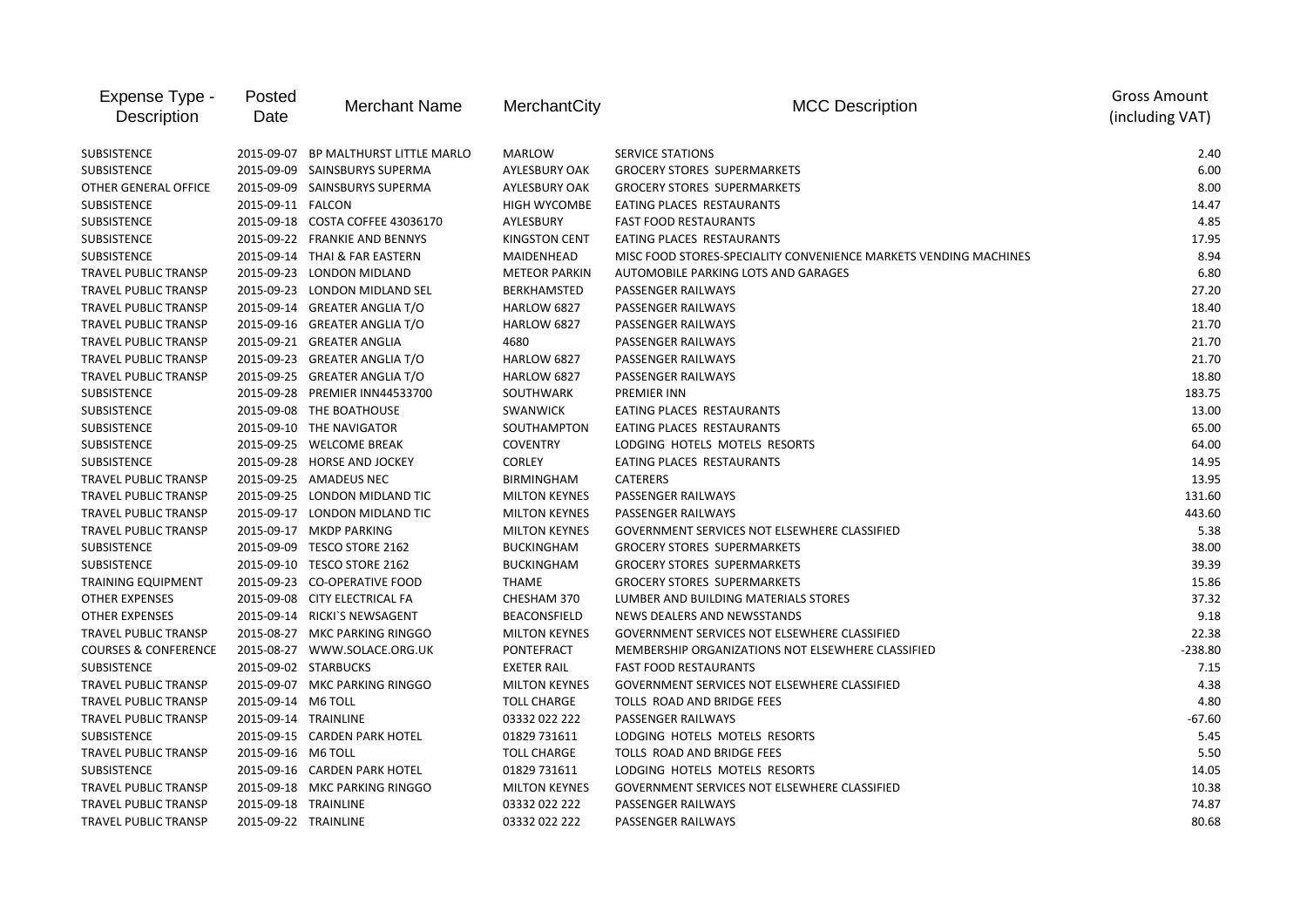| <b>TRAVEL PUBLIC TRANSP</b>     | 2015-09-28 TRAINLINE |                                     | 03332 022 222        | PASSENGER RAILWAYS                                | 80.68  |
|---------------------------------|----------------------|-------------------------------------|----------------------|---------------------------------------------------|--------|
| SUBSISTENCE                     |                      | 2015-09-03 TABLE TABLE41510925      | <b>HAMPTON INN</b>   | EATING PLACES RESTAURANTS                         | 18.98  |
| TRAVEL PUBLIC TRANSP            |                      | 2015-09-28 VIRGINTRAINS.CO.UK       | 03445 561 396        | PASSENGER RAILWAYS                                | 179.00 |
| TRAVEL PUBLIC TRANSP            |                      | 2015-09-04 WWW.STANSTEDAIRPORT.CO   | <b>INTERNET</b>      | AUTOMOBILE PARKING LOTS AND GARAGES               | 51.99  |
| SUBSISTENCE                     |                      | 2015-09-28 CROWNE PLAZA             | <b>BIRMINGHAM NE</b> | CROWNE PLAZA HOTELS                               | 137.00 |
| PRINTING STATIONERY             |                      | 2015-09-01 STAPLES UK               | <b>HIGH WYCOMBE</b>  | STATIONARY OFFICE AND SCHOOL SUPPLY STORES        | 12.38  |
| SUBSISTENCE                     |                      | 2015-09-02 TESCO STORES-2020        | AMERSHAM             | <b>GROCERY STORES SUPERMARKETS</b>                | 13.07  |
| SUBSISTENCE                     |                      | 2015-09-17 TESCO STORES-2020        | AMERSHAM             | <b>GROCERY STORES SUPERMARKETS</b>                | 5.00   |
| TRAVEL PUBLIC TRANSP            |                      | 2015-09-01 OYSTER AUTOTOPUP         | 0343 2221234         | PASSENGER RAILWAYS                                | 40.00  |
| <b>TRAVEL PUBLIC TRANSP</b>     |                      | 2015-09-07 OYSTER AUTOTOPUP         | 0343 2221234         | PASSENGER RAILWAYS                                | 40.00  |
| <b>TRAVEL PUBLIC TRANSP</b>     |                      | 2015-09-14 OYSTER AUTOTOPUP         | 0343 2221234         | PASSENGER RAILWAYS                                | 40.00  |
| <b>TRAVEL PUBLIC TRANSP</b>     |                      | 2015-09-21 OYSTER AUTOTOPUP         | 0343 2221234         | PASSENGER RAILWAYS                                | 40.00  |
| <b>TRAVEL PUBLIC TRANSP</b>     |                      | 2015-09-24 OYSTER AUTOTOPUP         | 0343 2221234         | PASSENGER RAILWAYS                                | 40.00  |
| SUBSISTENCE                     |                      | 2015-09-24 THE ATRIUM               | <b>BIRMINGHAM</b>    | EATING PLACES RESTAURANTS                         | 25.70  |
| SUBSISTENCE                     |                      | 2015-09-28 CROWNE PLAZA             | <b>BIRMINGHAM NE</b> | <b>CROWNE PLAZA HOTELS</b>                        | 137.93 |
| <b>CLEANING MATERIALS</b>       |                      | 2015-09-08 SCREWFIX DIRECT          | <b>YEOVIL</b>        | LUMBER AND BUILDING MATERIALS STORES              | 26.98  |
| <b>CLEANING MATERIALS</b>       |                      | 2015-09-21 WYCOMBE DISTRICT COUNC   | <b>HIGH WYCOMBE</b>  | GOVERNMENT SERVICES NOT ELSEWHERE CLASSIFIED      | 39.62  |
| SUBSISTENCE                     |                      | 2015-09-24 AMADEUS NEC              | BIRMINGHAM           | <b>CATERERS</b>                                   | 22.60  |
| <b>BREATHING APPARATUS</b>      |                      | 2015-09-24 GUEST MEDICAL LTD        | AYLESFORD            | MISCELLANEOUS AND RETAIL STORES                   | 129.60 |
| SUBSISTENCE                     |                      | 2015-09-01 TESCO STORES-2162        | <b>BUCKINGHAM</b>    | <b>GROCERY STORES SUPERMARKETS</b>                | 6.00   |
| <b>REPAIRS &amp; MAINTENANC</b> | 2015-08-27 B & Q     |                                     | AYLESBURY A          | LUMBER AND BUILDING MATERIALS STORES              | 7.87   |
| <b>CLEAN &amp; DOMESTIC EQP</b> |                      | 2015-08-27 ARGOS LTD                | AYLESBURY            | <b>DISCOUNT STORES</b>                            | 128.23 |
| <b>COMPUTER SOFTWARE</b>        |                      | 2015-09-04 CREATIVEMARKET.COM       | CREATIVEMARKE        | <b>COMPUTER SOFTWARE STORES</b>                   | 16.41  |
| <b>BANK CHARGES</b>             |                      | 2015-09-04 FOREIGN EXCHANGE FEE     |                      | FOREIGN EXCHANGE FOREIGN EXCHANGE FEE             | 0.45   |
| <b>COMPUTER HARDWARE</b>        |                      | 2015-09-24 Amazon UK Marketplace    | 800-279-6620         | MISCELLANEOUS AND RETAIL STORES                   | 34.95  |
| <b>COURSES &amp; CONFERENCE</b> |                      | 2015-09-09 NCP LIMITED              | <b>E.BOURNE TRIN</b> | AUTOMOBILE PARKING LOTS AND GARAGES               | 2.67   |
| <b>STAFF TRAINING FEES</b>      | 2015-09-09 ACCA      |                                     | 0141 582 2000        | CIVIC SOCIAL AND FRATERNAL ASSOCIATIONS           | 271.00 |
| <b>COURSES &amp; CONFERENCE</b> |                      | 2015-09-21 WWW.MACDONALDHOTELS.CO.U | <b>BATHGATE</b>      | LODGING HOTELS MOTELS RESORTS                     | 224.00 |
| <b>TRAVEL PUBLIC TRANSP</b>     |                      | 2015-09-22 THE CHILTERN RLYWY       | AYLEBURY 1492        | PASSENGER RAILWAYS                                | 10.20  |
| SUBSISTENCE                     |                      | 2015-09-02 TESCO STORES 2825        | <b>LEIGHTON BUZZ</b> | <b>GROCERY STORES SUPERMARKETS</b>                | 5.00   |
| SUBSISTENCE                     |                      | 2015-09-24 MASONS STORES-CHEDDINGTO | CHEDDINGTON          | <b>GROCERY STORES SUPERMARKETS</b>                | 7.95   |
| SUBSISTENCE                     |                      | 2015-09-14 CARLUCCIOS LTD           | <b>SMITHFIELD</b>    | EATING PLACES RESTAURANTS                         | 16.00  |
| <b>SUBSISTENCE</b>              | 2015-09-14 ITSU LTD  |                                     | <b>LONDON</b>        | EATING PLACES RESTAURANTS                         | 8.98   |
| SUBSISTENCE                     |                      | 2015-09-15 STARBUCKS                | <b>NORTHAMPTON</b>   | <b>FAST FOOD RESTAURANTS</b>                      | 8.30   |
| SUBSISTENCE                     |                      | 2015-09-16 STARBUCKS                | <b>NORTHAMPTON</b>   | <b>FAST FOOD RESTAURANTS</b>                      | 4.65   |
| SUBSISTENCE                     |                      | 2015-09-16 CARDEN PARK HOTEL        | 01829 731611         | LODGING HOTELS MOTELS RESORTS                     | 4.35   |
| TRAVEL PUBLIC TRANSP            |                      | 2015-09-16 LONDON MIDLAND SEL       | <b>NORTHAMPTON</b>   | PASSENGER RAILWAYS                                | 9.00   |
| SUBSISTENCE                     |                      | 2015-09-17 CAFFE NERO - 520         | <b>EUSTON 2</b>      | EATING PLACES RESTAURANTS                         | 4.35   |
| SUBSISTENCE                     |                      | 2015-09-22 CAFFE NERO               | <b>MARSHAM ST</b>    | EATING PLACES RESTAURANTS                         | 4.60   |
| SUBSISTENCE                     |                      | 2015-09-23 STARBUCKS                | <b>BEACONSFIELD</b>  | <b>FAST FOOD RESTAURANTS</b>                      | 4.24   |
| CAR LEASING                     |                      | 2015-08-28 WWW.DVLA.GOV.UK          | <b>VEHICLE LICEN</b> | GOVERNMENT SERVICES NOT ELSEWHERE CLASSIFIED      | 227.50 |
| <b>SPARES FOR RED FLEET</b>     |                      | 2015-09-10 ACTIV-AIR AUTOMAT        | AYLESBURY            | COMMERCIAL EQUIPMENT NOT ELSEWHERE CLASSIFIED     | 185.26 |
| STAFF TRAINING FEES             |                      | 2015-08-27 WWW.CIPS.ORG             | 0845 8801188         | MEMBERSHIP ORGANIZATIONS NOT ELSEWHERE CLASSIFIED | 163.71 |
| WELFARE                         |                      | 2015-09-08 WWW.GETTHEWORLDMOVING.   | 424970909            | <b>BUSINESS SERVICES NOT ELSEWHERE CLASSIFIED</b> | 24.55  |